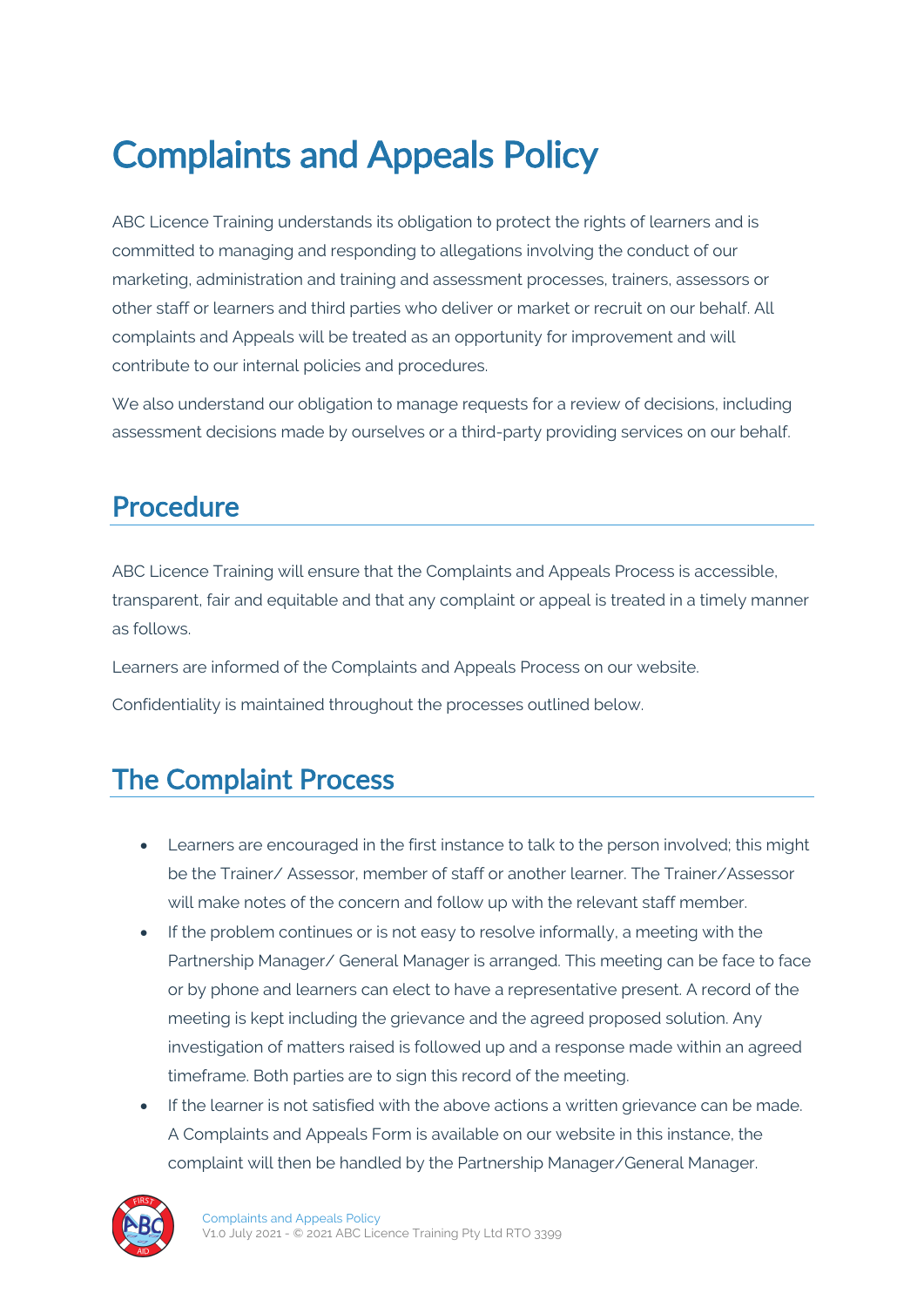• If the matter is still unresolved, an Independent Adjudicator will be assigned to examine the matter. This party will be independent of the RTO and the complainant or appellant, and their selection will be managed by the Partnership Manager/Managing Director with the mutual agreement of the complainant. The written decision of this body will be final and will be made within 60 days of the complaint first being submitted. If the 60-day target cannot be met the complainant will be informed in writing giving reasons why more time is required and will then be given regular updates on the progress of the matter.

## The Assessment Appeals Process

ABC Licence Training will consider all appeals against assessment decisions as documented below.

- Learners are encouraged in the first instance to talk to the assessor who made the assessment decision within one week of receiving the result. Learners are entitled to two attempts at assessment so in
- most cases the matter can be resolved by the Assessor providing feedback and a resubmission or reattempt organised at a mutually convenient time.
- If the outcome is not resolved, then the assessment will be remarked by another, fully qualified, Assessor. This should be completed within 14 days of receiving the appeal.
- If the learner is still not satisfied with the assessment outcome, the appeal should be put in writing within 7 days using the Appeals Form which is available in the Learner Handbook and on the website.
- On receipt of the Appeals Form a meeting with the Partnership Manager/General Manager is arranged. This meeting can be face to face or by phone and learners can elect to have a representative present. A record of the meeting is kept including the reasons for appeal and the agreed proposed solution. Any investigation of matters raised is followed up and a response made within an agreed timeframe. Both parties are to sign this record of the meeting.
- If the matter is still unresolved, a mutually agreed, independent mediation body will be assigned to examine the matter. The written decision of this body will be final and will be made within 60 days of the Complaint first being submitted. If the 60-day target cannot be met the complainant will be informed in writing giving reasons why